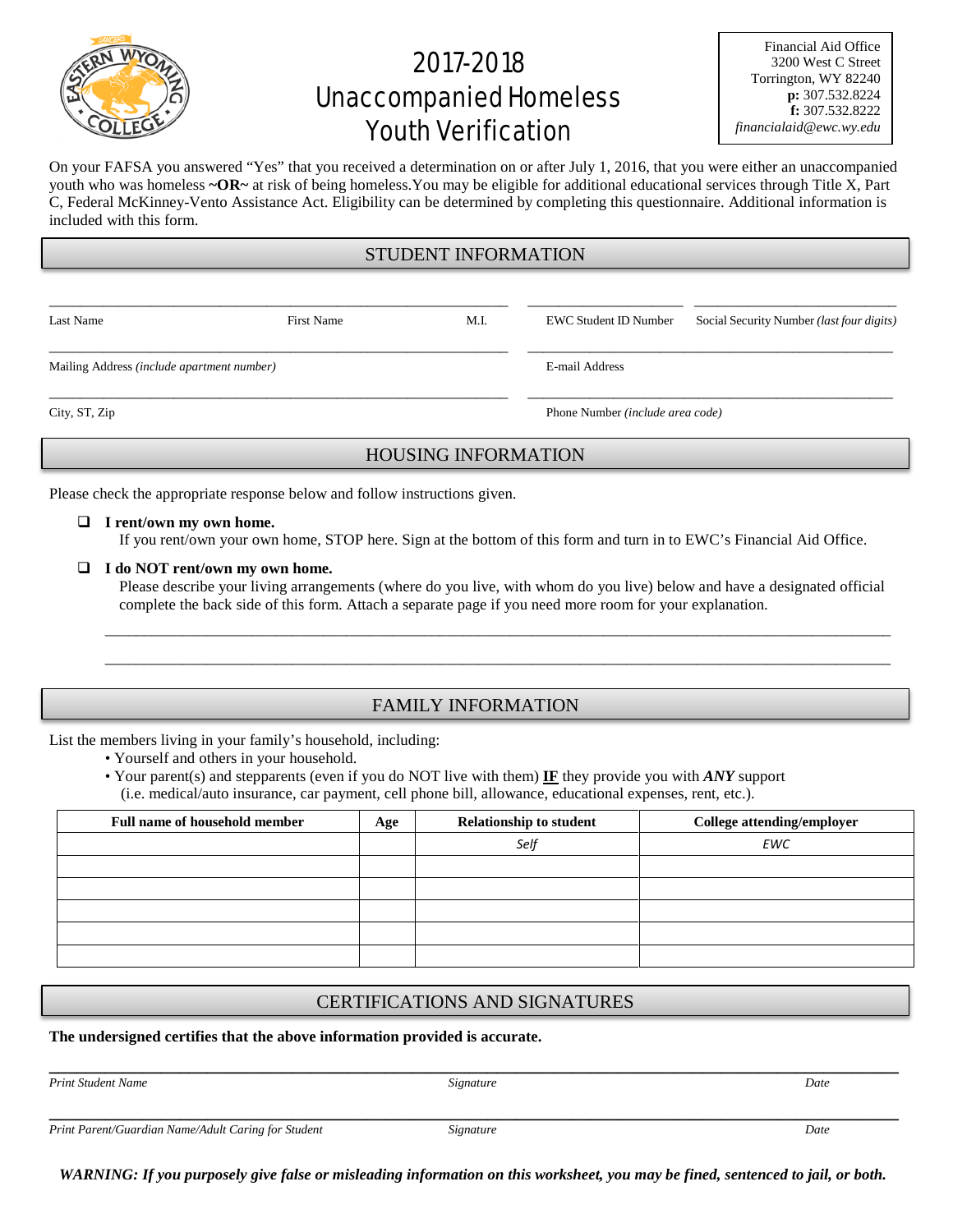## 2017-2018 Unaccompanied Homeless Youth Verification

*For the Purposes of Federal Financial Aid*

## **This form is to be completed by a designated official**

I am providing this letter of verification as a (check one):

A McKinney-Vento School District Liaison

A director or designee of a HUD-funded shelter *(shelter name)*:\_\_\_\_\_\_\_\_\_\_\_\_\_\_\_\_\_\_\_\_\_\_\_\_\_\_\_\_\_\_\_\_\_\_\_\_\_\_\_\_

 $\Box$  A director or designee of a RHYA-funded shelter *(shelter name)*:

This letter is to confirm that \_\_\_\_\_\_\_\_\_\_\_\_\_\_\_\_\_\_\_\_\_\_\_\_\_\_\_\_\_\_\_\_\_\_\_\_\_\_\_\_\_\_\_\_\_\_\_\_\_\_was: *Print student name*

- **an unaccompanied homeless youth after July 1, 2016.** *After July 1, 2016, the student listed above was living in a homeless situation, as defined by Section 725 of the McKinney-Vento Act, and was not in the physical custody of a parent or guardian.*
- **an unaccompanied, self-supporting youth at risk of homelessness after July 1, 2016.** *After July 1, 2016, the student listed above was not in the physical custody of a parent or guardian, provides for his/her own living expenses entirely on his/her own, and is at risk of losing his/her housing.*

As per the College Cost Reduction and Access Act (Public Law 110-84), I am authorized to verify this student's living situation. No further verification by the Financial Aid Administrator is necessary. Should you have additional questions or need more information about this student, please contact me at the number listed below.

| Authorized Signature                                     |              | Date                                                             |      |
|----------------------------------------------------------|--------------|------------------------------------------------------------------|------|
| Print Name                                               |              | Telephone Number                                                 |      |
| Title                                                    |              |                                                                  |      |
| Agency                                                   |              |                                                                  |      |
|                                                          |              |                                                                  |      |
|                                                          |              |                                                                  |      |
|                                                          |              | <b>School Use Only</b>                                           |      |
|                                                          |              |                                                                  |      |
| <b>Approved</b>                                          |              |                                                                  |      |
| <b>Denied</b>                                            |              |                                                                  |      |
| <b>Requested Additional Information:</b>                 |              |                                                                  |      |
|                                                          | <b>Title</b> | <b>Signature</b>                                                 | Date |
|                                                          |              |                                                                  |      |
|                                                          |              |                                                                  |      |
|                                                          |              | <b>Eastern Wyoming College</b>                                   |      |
|                                                          |              | Financial Aid Office<br>3200 West C Street                       |      |
|                                                          |              | Torrington, WY 82240                                             |      |
| <b>Print School Contact</b><br>Return completed form to: |              | (307) 532-8224 or 1-866-327-8996 Ext 8224<br>Fax: (307) 532-8222 |      |